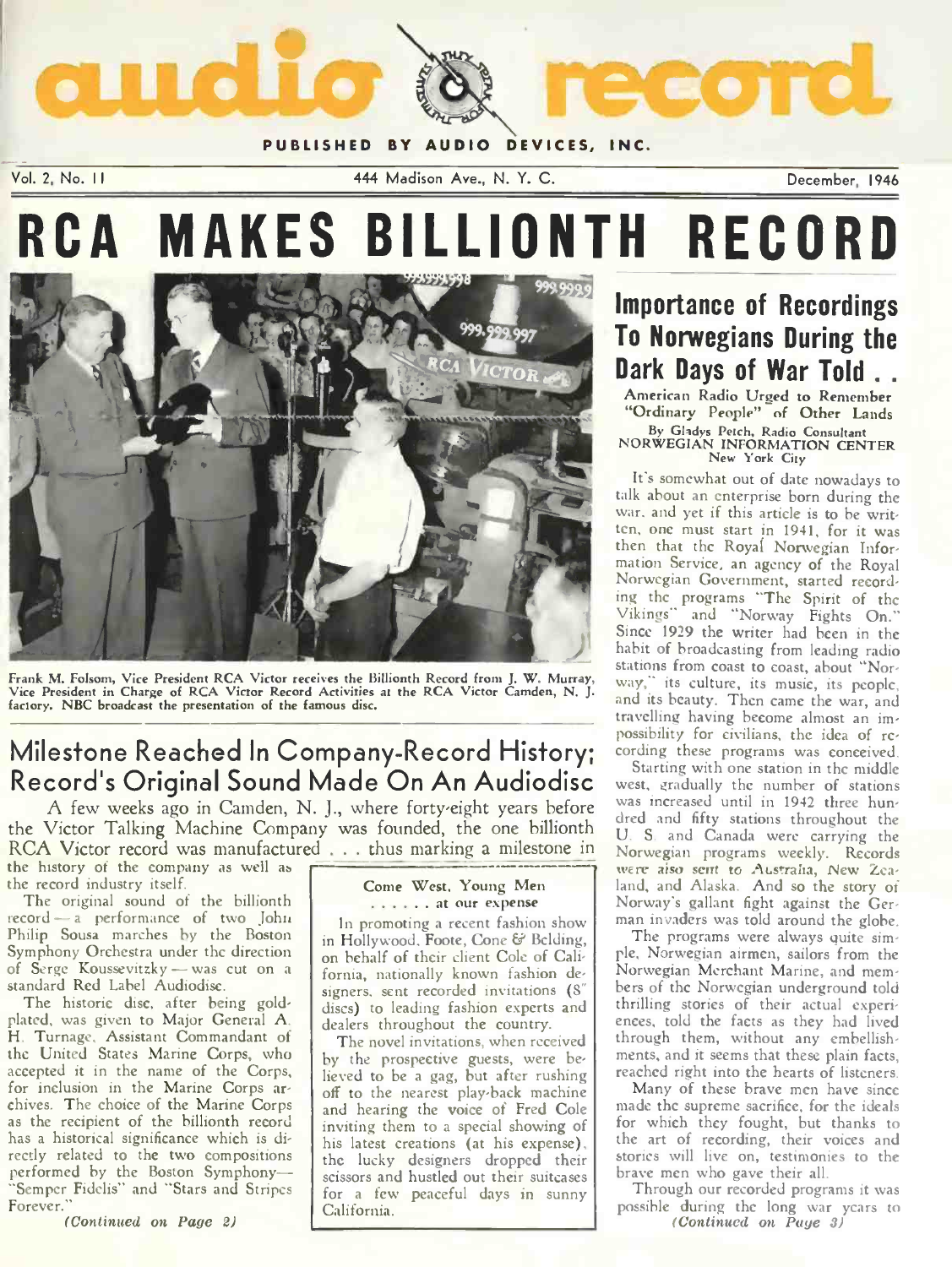

Pictured above with announcer William Cullen (at left) are three featured players in the new again by Sousa and his band, as well as ABA recorded series now being offered to banks throughout the country for local broadcast use. Left to Right-Abby Lewis, Scott Tennyson and Walter Vaughn.

# American Bankers Ass'n.

Recorded Dramatizations To Be Used As "Core" of 15 Minute Program

As part of a new radio service for banks, the American Bankers Association recently announced a new series of recorded dramatizations for local broadcast use. These recordings, all on bank loan services, are about  $4\frac{1}{2}$  minutes in length. They arc intended for use as the "core" of 15 minute programs, the balance of each show being supplied by the local station from its musical library. According to John Mack, Deputy Manager of the A. B. A. in charge of its advertising department: "This is the first step in a new radio service. If these programs are well received, we will prepare plenty more. As a second step, we hope to progress to complete 15-minute programs. Another angle we will pursue is the gathering and disseminating of radio data to banks to help them use radio more effectively."

There are 30 programs in the new series. Each presents a modern day loan problem, such as a small business fi-<br>nancing situation, or a veteran homepurchase transaction, and works out a<br>sensible solution, usually with the help of credit. Thus the series is largely educational and has little if any commercial flavor. Local tie-in is obtained by the<br>bank's own announcement, spoken by the local announcer at beginning and end of each show.

The transcriptions were written by Frank Kane, supervised by the A. B. A. and recorded by the National Broadcasting Company in New York.

Announcements have been mailed to all banks and free sample recordings have<br>either been supplied or offered to every either been supplied or offered to every a radio station in the United States ac-<br>cepting commercial programs. Banks TF have been urged to contact their local ne radio stations and arrange auditions.

## RCA Produces Billionth Disc (Continued from Page 1)

From 1880 to 1892 John Philip Sousa was leader of the Marine Corps band. In 1888 he composed "Semper Fidelis," which is the motto of the Corps. In February, 1902, several years after he had resigned from the Corps to form his own hand, he recorded the stirring march tune for the Victor Talking Machine Company, which was then in its infancy as a manufacturer of records and phonographs. "Semper Fidelis" was so successful that it was recorded again and other bands that made records for the Victor Company.

**Offers New ETs To Banks** the Boston Symphony Orchestra—which was the first full-sized symphony or-In the spring of 1946, when it became apparent that the RCA Victor Record Dept. was certain to manufacture its billionth record before the end of the year, the Boston Symphony Orchestra-which chestra to record for Victor--was asked to record some single records. Dr. Serge Koussevitzky chose the two marches by John Philip Sousa as among the compositions he would like to record. Some months later it was agreed that to this particular recording would go the honor of becoming the company's billionth disc. Because "Semper Fidelis" is so closely identified with the Marine Corps it was quickly decided that the most logical re cipient of the milestone record would be the Corps.

Aside from the historical aspects of the record itself, the manufacture of the billionth disc in 1946 is of particular significance as a symbol of the revival of an industry which several times in its history had seemed to be giving way to

(Continued on Page 4)



THE THREE SUNS AND A STARLET, one of NBC's newest recorded musical programs, features Artie Dunn at the Hammond, Al Nevins' electric guitar and Morty Nevins' accordion. Added to this are the song stylings of Nan Wynn, Irene Dayc and Dorothy Claire (pictured above during program rehearsal),  $\overline{dc}$ three top vocalists of the day making this show a real musical treat. A 15-minute program, it's would quite naturally devolve upon people packed full of rhythm-bright melodies with alreable completely different improvizations by THE ing<br>THREE SUNS. An NBC Syndicated show of<br>network caliber, THREE SUNS AND A<br>STARLET is sold to stations throughout the time United States and Canada.



By Ernest W. Franck, Research Engineer

## Magnetic Tape Recording

In recent years there has been considerable activity in recording on magnetic wires or thin metallic tapes. The recording process, which



Ernest W. Franck

is merely passing a<br>wire almost as fine as a hair through a<br>varying magnetic field, is not disturbed by vibration or movement and, therefore, found extensive military ap-plication during the war, such as recordin<mark>g</mark><br>in a moving tank. a moving tank. Furthermore, the wire can be wiped off and a new recording made at will.

During the war the Germans used a form

of magnetic recording wherein metallic wire was replaced by a plastic tape with a very thin coating of magnetic iron oxide. This was used extensively in portable field models of **the "Tonschreiber".** Considerable development was also done of a high quality "Magnetophone" for radio broadcasting use, generally referred to as the studio model. Army and Signal Corps men coming back from Europe were loud in praise of the studio model and their reports of its performance placed it above any magnetic recording available here and actually in a class with lacquer discs.

It was only recently that a studio model "Magnetophone" was brought into this country and, through the efforts of Mr. E.  $Y$ . Webb, Department of Commerce, Communications Division (see page 3), a public demonstration was made.

The performance is nothing short of start-<br>ling. The volume range is great and under The volume range is great and under ideal conditions may reach 60 db. The frequency response is flat to 10,000 cycles when equalized. The motion is perfectly steady with piano music, comparing favorably with a high quality 35 mm. sound on motion picture film.

Without question, this machine, which is the first of its kind to approach lacquer discs in performance, will find many applications, hut it must first get over many hurdles. The drive mechanism must continue to give steady motion after long daily use, as in broadcast work. Some means must be found to keep playing time constant in spite of changes in length due to tape stretching and slipping. The tape may be too thin for sprocket holes, but many electronic means have been suggested, and one may be feasible.

Besides a good machine, a good tape is needed and American manufacturers must develop the equipment and technique of coat-ing magnetic recording tape. This activity would quite naturally devolve upon people already in the field of making a sound recording medium by a coating process, such for example as Audio Devices. Actually this work was undertaken in this company some time ago in anticipation of probable developments in this field.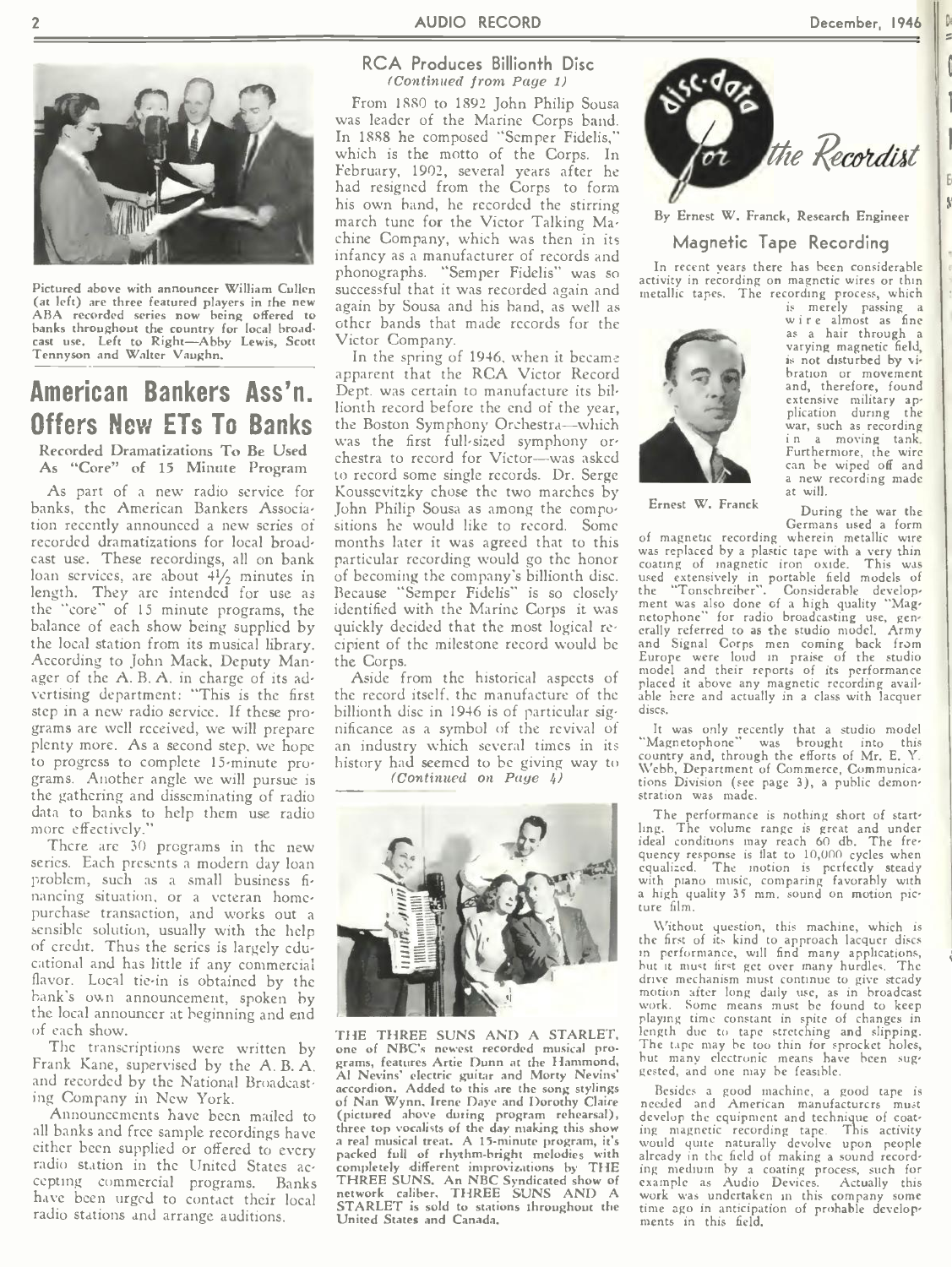# 0 TS Making Available To American Industry Many Wartime Secrets

Edwin Webb Gives Demonstration of Magnetophone Before IRE Gathering

One of the Government activities which is most interesting to American business firms, engineers, educational and research institu tions, is the Office of Technical Services, De, partment of Commerce. The OTS, Mr. John C. Green, Director,



Edwin Y. Webb, Chief, Communications Unit, OTS

has assumed the<br>functions perform-<br>ed by the Office of the Publication Board. It also in-<br>cludes the Technic a 1 Industrial Intelligence Branch, the National Inventors Council and the Production and Development Division.

The OTS gathers on-the-spot technical information in enemy<br>countries and prepares reports based o n comprehensive studies of enemy industries. It solicits and evaluates<br>ideas and inven- **th** 

tions of value to industry, provides informed advice on patents and inventions and serves as a general information bureau on technical data in the possession of the Government.

The OTS also sponsors industrial research projects and negotiates and supervises the execution of contracts with private non-profit research laboratories for the development of such projects. It acquires, abstracts and indexes scientific and technical documents, both American and foreign, and publishes the Bibliography of Scientific and Industrial Reports.

Readers of Audio Record will be particularly interested in the Communications Unit of the OTS under the direction of Mr. Edwin Y. Webb. This Unit has investigated and prepared reports on hundreds of machines, equipments, components and materials con nected with the communications industry. It has also arranged showings of these products. both in Washington and throughout the country. Earlier in the year models of the "Tonschreiber", the German field model machine for recording sound on tape, were received and shown to thousands of interested engineers. More recently the studio model "Magnetophone" was received and a demonstration given on November 5th at the Department of Commerce Building, Washington, D. C., before the local chapter of the Institute of Radio Engineers. This meeting was also attended by Mr. William C. Speed, President of Audio Devices, and Mr. E. W. Franck, Research Engineer. (Note page 2 for Mr. Franck's comments.)



Author Bob Hope meets the critics on W'QXR—New York's "Author Meets the Critics" program when Hope's "So This Is Peace" came up for discussion. Shown above left to right are Russell Maloney, contributor to The New Yorker; Bennett Cerf, author and editor; Hope, and John K. M. McCaffery. moderator of the program.

## Whether Presented Live or Recorded ..WQXR's "Author Meets the Critics" . . Good Listening

Some of the liveliest wit and most informative debate to he offered the soap opera ridden radio public today is heard on "The Author Meets the Critics" literary free-for-all, broadcast twice weekly (once live; repeat

broadcast recorded) by WQXR, The New York Times radio station, and once a week by the Mutual Broadcasting System.

This half-hour program puts showmanship into book reviewing by pitting the author of a currently popular book against two well-known critics in a freeswinging discussion appealing not only to book lovers and to those who relish argument over current problems but also to the non-literary who enjoy seeing intellectual celebrities humanized by sharpwitted remarks by their peers.

During the first fifteen minutes of the program, which is broadcast from the Barbizon Plaza Radio Theater from 9:30 to 10 P. M. on Thursdays (live) and rebroadcast (via transcription) on Sundays at 2:30 P. M., the two critics attack or praise the book of the day, with few holds barred. The second fifteen minutes are devoted to the author's frequently indignant or irate response. A moderator, John K. M. McCaffery, asso ciate editor of American Magazine, often mentioned by radio reviewers as a likely candidate for the diplomatic service, urges the three to "disharmony" and at the same time strives to keep them to the point and to prevent the strongminded, violently opinionated celebrities from mayhem. The reaction of those (Continued on Page 4)

## Importance of Discs Told (Continued front Page 1)

bring home to American listeners, in fact to listeners in the whole free English-speaking world, the story of Norway's fight against Nazi oppression at home and the story of Norway's war efforts. The story of a small country which refused to give up her democratic way of life no matter the cost.

There were other ways in which these recorded programs were of value too. There are approximately 2-3 million Americans of Norwegian descent in the IJ. S. A.; people with loved ones in Norway, people who had no means of communication with their mother country for five long years. To these, these programs were probably a vital source of information-in fact we have many letters in our files confirming this. Here for example is a quotation from one such letter. This woman writes: "Your re corded programs are the strongest link we have with Norway in these dreadful days. Keep up the good work and thank you."

Another interesting point was that Norwegian communities were discovered in states which are not usually associated with Norwegian-Americans, as for example Arizona. From stations in Arizona (Continued on Page 4)